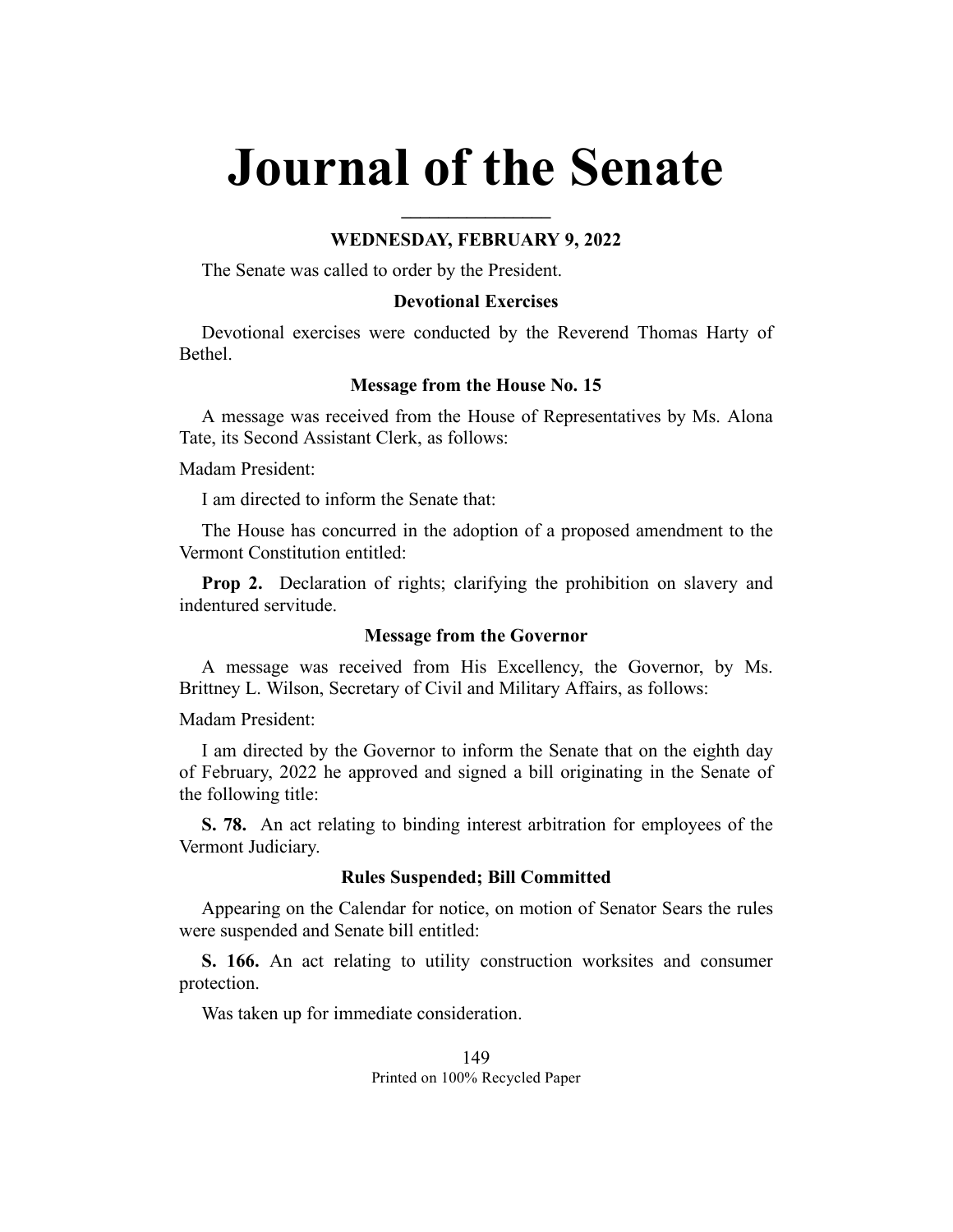Thereupon, pending the reading of the report of the Committee on Judiciary, Senator Sears moved that Senate Rule 49 be suspended in order to commit the bill to the Committee on Finance with the report of the Committee on Judiciary *intact*,

Which was agreed to.

#### **Bill Passed**

### **S. 280.**

Senate Committee bill of the following title was read the third time and passed:

An act relating to miscellaneous changes to laws related to vehicles.

### **Bill Amended; Third Reading Ordered**

## **S. 210.**

Senator Clarkson, for the Committee on Economic Development, Housing and General Affairs, to which was referred Senate bill entitled:

An act relating to rental housing health and safety and affordable housing.

Reported recommending that the bill be amended as follows:

First: In Sec. 1, 20 V.S.A. chapter 172, in subsection 2678(b), by inserting a new subdivision (7) to read:

(7) Units rented for fewer than 90 days. The registration and fee requirements imposed in subsection (a) of this section do not apply to a unit that is rented for fewer than 90 days per calendar year.

And by renumbering the remaining subdivision to be numerically correct

Second: In Sec. 3, repeal, by striking out " $2678(b)(7)$ " and inserting in lieu thereof  $2678(b)(8)$ 

Third: By adding two new sections to be numbered Secs. 14a and 14b to read as follows:

# Sec. 14a. VERMONT RENTAL HOUSING INVESTMENT PROGRAM; FY 2022 APPROPRIATION

In fiscal year 2022, of the amounts available to the State from federal coronavirus relief funds, the amount of \$2,000,000.00 is appropriated to the Department of Housing and Community Development to implement the Vermont Rental Housing Investment Program created in Sec. 9 of this act.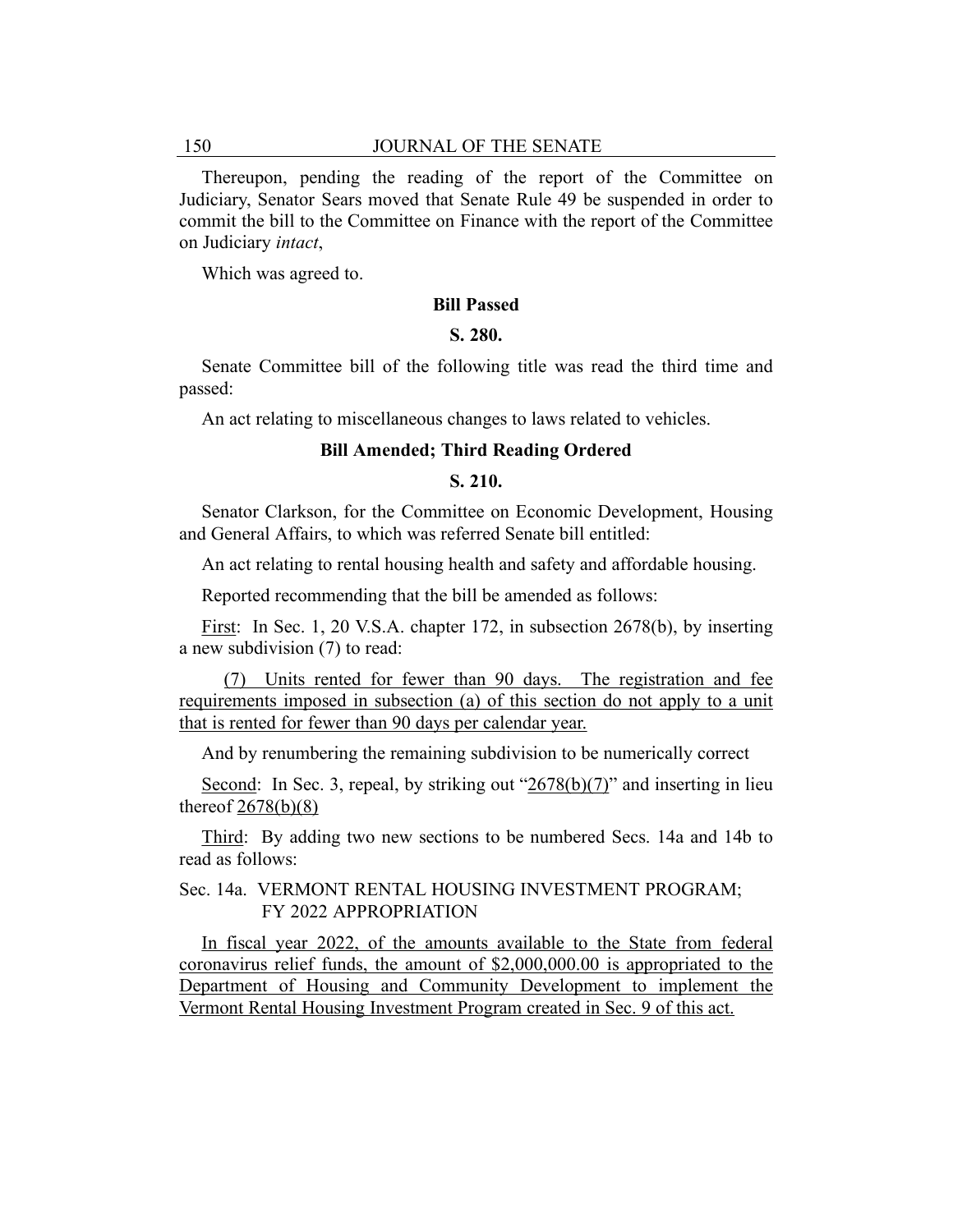# Sec. 14b. VERMONT RENTAL HOUSING INVESTMENT PROGRAM; FY 2023 APPROPRIATION

In fiscal year 2023, of the amounts available to the State from federal coronavirus relief funds, the amount of \$10,000,000.00 is appropriated to the Department of Housing and Community Development to implement the Vermont Rental Housing Investment Program created in Sec. 9 of this act.

Fourth: By striking out Sec. 15, effective dates, in its entirety and inserting in lieu thereof a new Sec. 15 to read as follows:

# Sec. 15. EFFECTIVE DATES

(a) This section, Secs. 8–10 (Vermont Rental Housing Investment Program), and Sec. 14a (FY 2022 VRHIP appropriation) shall take effect on passage.

(b) The following sections shall take effect on July 1, 2022:

(1) Sec. 1 (DPS authority for rental housing health and safety; rental housing registration);

(2) Sec. 4 (DPS positions);

(3) Sec. 5 (DHCD positions);

(4) Sec. 6 (conforming changes to Department of Health statutes);

(5) Sec. 7 (DPS rulemaking authority and transition provisions);

(6) Secs. 11–14 (revolving loan program; reports); and

(7) Sec. 14b (FY 2023 VRHIP appropriation).

(c) Sec. 2 (administrative penalty for failure to register) shall take effect on July 1, 2023.

(d) Sec. 3 (repeal of registration exemption for housing provided as a benefit of farm employment) shall take effect on July 1, 2025.

And that when so amended the bill ought to pass.

Senator Sirotkin, for the Committee on Finance, to which the bill was referred, reported that the bill ought to pass.

Senator Kitchel, for the Committee on Appropriations, to which the bill was referred, reported recommending that the bill be amended as recommended by the Committee on Economic Development, Housing and General Affairs with the following amendments thereto:

First: By striking out Secs. 4 (DPS positions) and 5 (DHCD positions) in their entireties and inserting in lieu thereof new Secs. 4–5 to read as follows: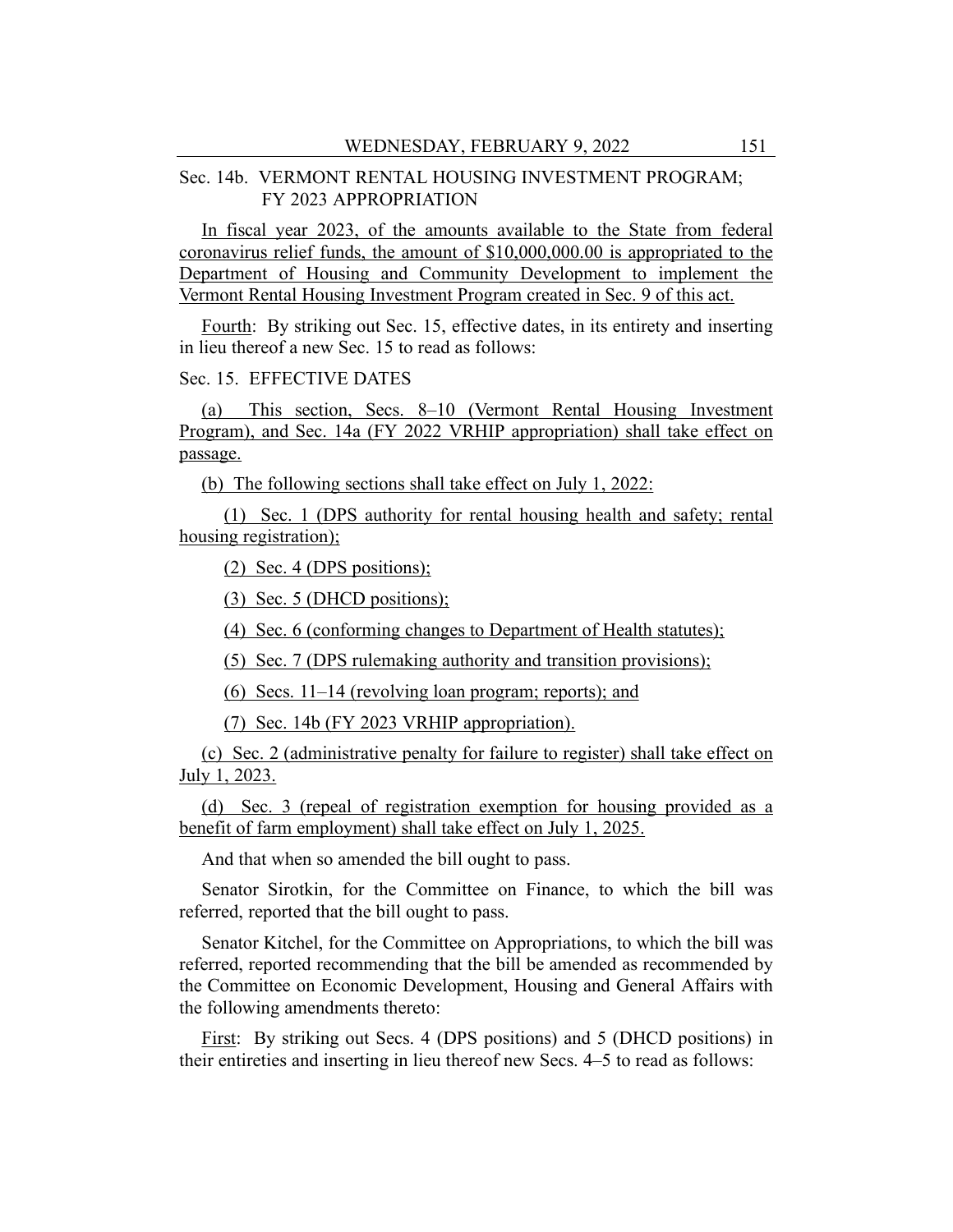## Sec. 4. DEPARTMENT OF PUBLIC SAFETY; POSITIONS

(a) The Department of Public Safety is authorized to create five full-time classified Inspector positions in order to conduct rental housing health and safety inspections and enforcement pursuant to 20 V.S.A. chapter 172.

(b) The Department may hire additional Inspectors authorized by this section to the extent funds become available from the Rental Housing Safety Special Fund created and maintained pursuant to 20 V.S.A. § 2678(d).

# Sec. 5. DEPARTMENT OF HOUSING AND COMMUNITY DEVELOPMENT; POSITIONS

(a) The Department of Housing and Community Development is authorized to create one full-time classified position and one half-time classified position to design and implement the registry created in, and to administer and enforce the registry requirements of, 20 V.S.A. § 2678.

(b) The Department may hire additional staff authorized by this section to the extent funds become available from the Rental Housing Safety Special Fund created and maintained pursuant to 20 V.S.A. § 2678(d).

Second: By striking out Secs. 14a (FY 2022 appropriation; VRHIP); 14b (FY 2023 appropriation; VRHIP); and 15 (effective dates) in their entireties and inserting in lieu thereof two new sections to be Secs. 15–16 to read as follows:

# Sec. 15. APPROPRIATIONS

(a) Purpose. The purpose of the appropriations in this section are:

(1) to respond to the far-reaching public health and negative economic impacts of the COVID-19 pandemic; and

(2) to ensure that Vermonters and Vermont communities have an adequate supply of safe, affordable housing.

(b) In fiscal year 2022, the amount of \$20,400,000.00 is appropriated from the America Rescue Plan Act (ARPA) – Coronavirus State Fiscal Recovery Funds as follows:

(1) \$100,000.00 to the Department of Public Safety as one-time startup funding to hire one or more Inspector positions authorized pursuant to Sec. 4 of this act.

(2) \$300,000.00 to the Department of Housing and Community Development as one-time startup funding to hire one or more of the positions authorized pursuant to Sec. 5 of this act.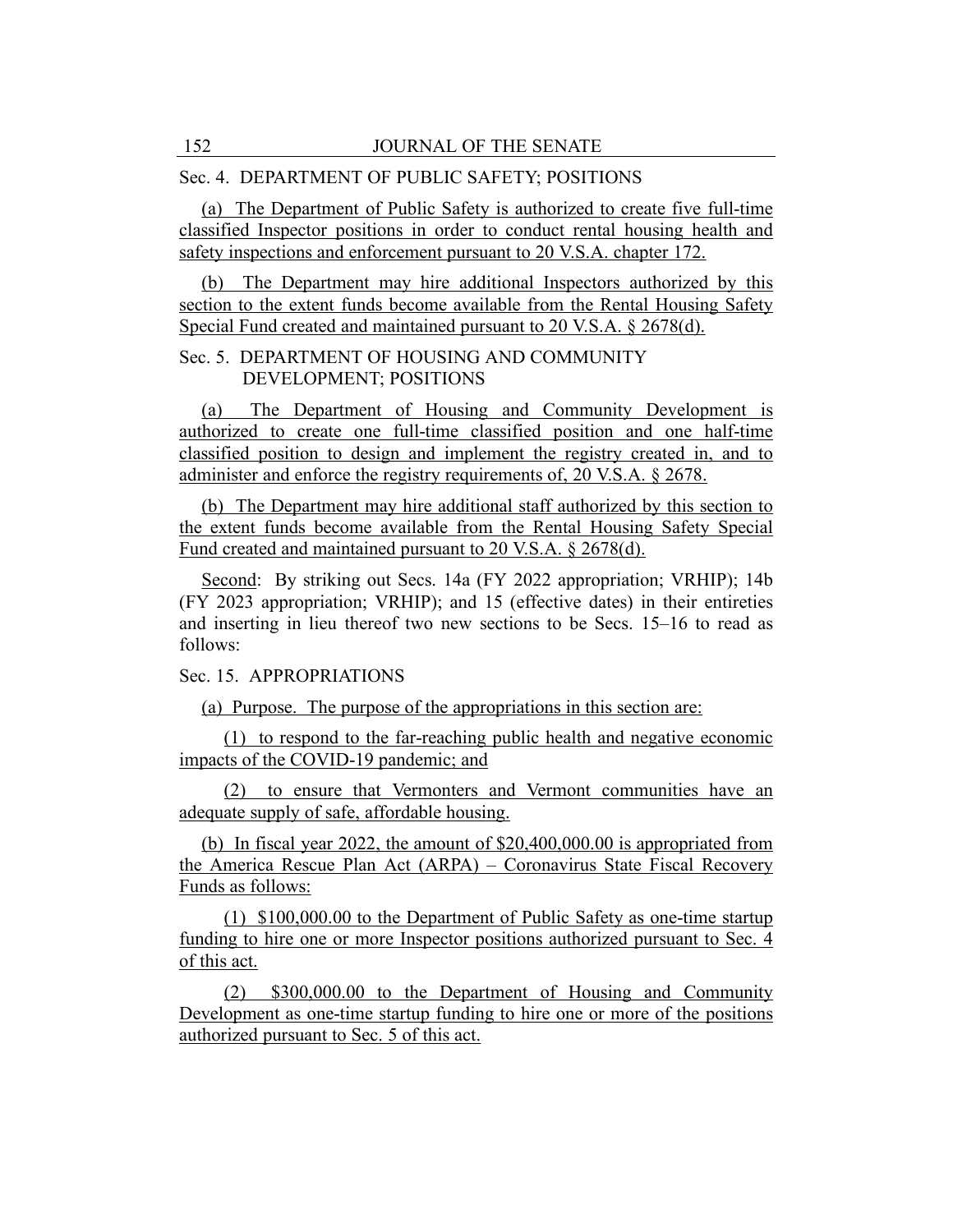(3) \$20,000,000.00 to the Department of Housing and Community Development to implement the Vermont Rental Housing Investment Program created in 10 V.S.A. § 699.

Sec. 16. EFFECTIVE DATES

(a) This section and the following sections shall take effect on passage:

(1) Sec. 1 (DPS authority for rental housing health and safety; rental housing registration).

(2) Sec. 4 (DPS positions).

(3) Sec. 5 (DHCD positions).

(4) Sec. 6 (conforming changes to Department of Health statutes).

(5) Sec. 7 (DPS rulemaking authority and transition provisions).

(6) Secs. 8–10 (Vermont Rental Housing Investment Program).

(7) Secs. 11–14 (Vermont Homeownership Revolving Loan Fund).

(8) Sec. 15 (FY 2022 ARPA appropriations).

(b) Sec. 2 (administrative penalty for failure to register rental housing) shall take effect on July 1, 2023.

(c) Sec. 3 (repeal of registration exemption for housing provided as a benefit of farm employment) shall take effect on July 1, 2025.

And that when so amended the bill ought to pass.

Thereupon, the bill was read the second time by title only pursuant to Rule 43, and the recommendation of amendment of the Committee on Economic Development, Housing and General Affairs was agreed to.

Thereupon, the question, Shall the bill be amended as recommended by the Committee on Appropriations?, was decided in the affirmative.

Thereupon, third reading of the bill was ordered on a roll call, Yeas 22, Nays 8.

Senator Brock having demanded the yeas and nays, they were taken and are as follows:

## **Roll Call**

**Those Senators who voted in the affirmative were:** Balint, Baruth, Bray, Campion, Chittenden, Clarkson, Cummings, Hardy, Hooker, Kitchel, Lyons, MacDonald, Mazza, McCormack, Nitka, Pearson, Perchlik, Pollina, Ram Hinsdale, Sears, Sirotkin, White.